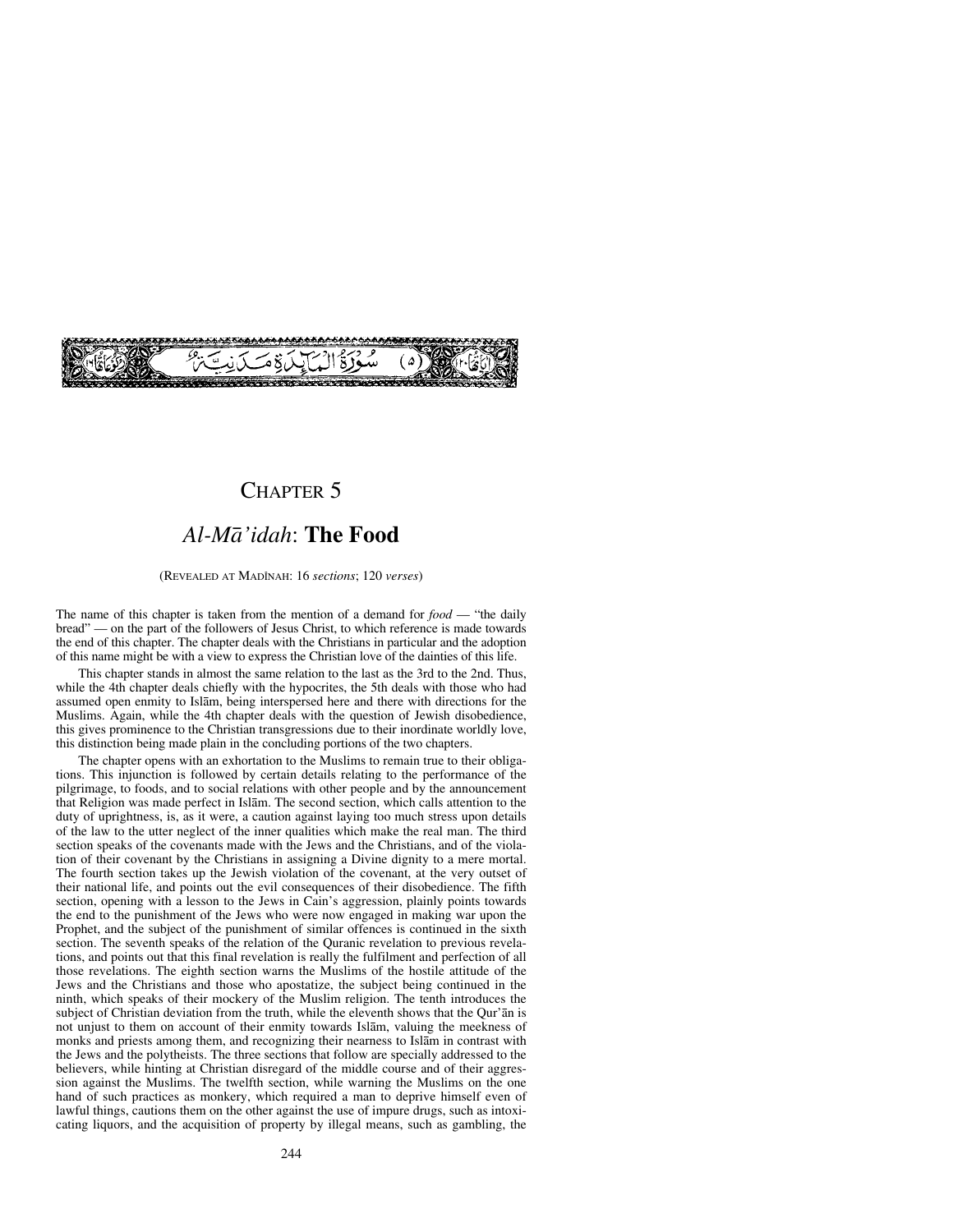two besetting sins of Christian nations, and requires obedience and regard of duty to be made the main principle of action. The thirteenth section lays stress on the security of the Ka'bah, containing a prophetic allusion to the designs of powerful Christian nations. The fourteenth section, containing further directions for the Muslims, lays special stress on the gravity of the sin of polytheism, which had led the Christians farthest away from the truth, notwithstanding their proximity to Islåm. The two concluding sections of the chapter deal with the Christian religion more plainly. Attention is drawn in the fifteenth to the Christian love of this life and their being subjected to an unprecedented punishment as a result of their materialistic tendencies. The sixteenth, which is the last section, contains a plain condemnation of the doctrine of the divinity of Jesus out of the mouth of that prophet himself, and makes it clear that this doctrine found way into the Christian religion after his death and gives hope of their finally finding protection in Islåm.

A consideration of the topics dealt with in this chapter and the opinions of different authorities, lead us to the almost certain conclusion that this chapter follows in the order of revelation, as it does in arrangement, the last chapter, and the main portion of it was revealed within 5–7 Hijrah. The tendency of some Christian critics to ascribe verses condemning certain Jewish or Christian doctrines to a period when political relations with these people became strained is to be deprecated, for, as a matter of fact, the Qur'ån did not deny the good in these religions at any time, nor did it ever approve of their errors. For instance, it is in an early Makkan revelation that we find the Christian doctrine of the sonship of Jesus condemned in the severest terms  $(19:88-92)$ , while it is here, in a late Madinah revelation, that we find the Christians praised on account of their meekness.

There is, however, one verse in this chapter which belongs to a much later period than the main portion of the chapter, the date of the revelation of which can be fixed with certainty. It is the third verse, and it speaks of the perfection of religion in Islåm. Of its revelation in the Holy Prophet's last pilgrimage to Makkah in the year 10 A.H. there is not the least doubt, and, further, there is the clearest testimony that it was revealed on the 9th *Dhu-l-Ïijjah* in that year, when the Holy Prophet was on the plain of 'Arafåt (B. 2:32).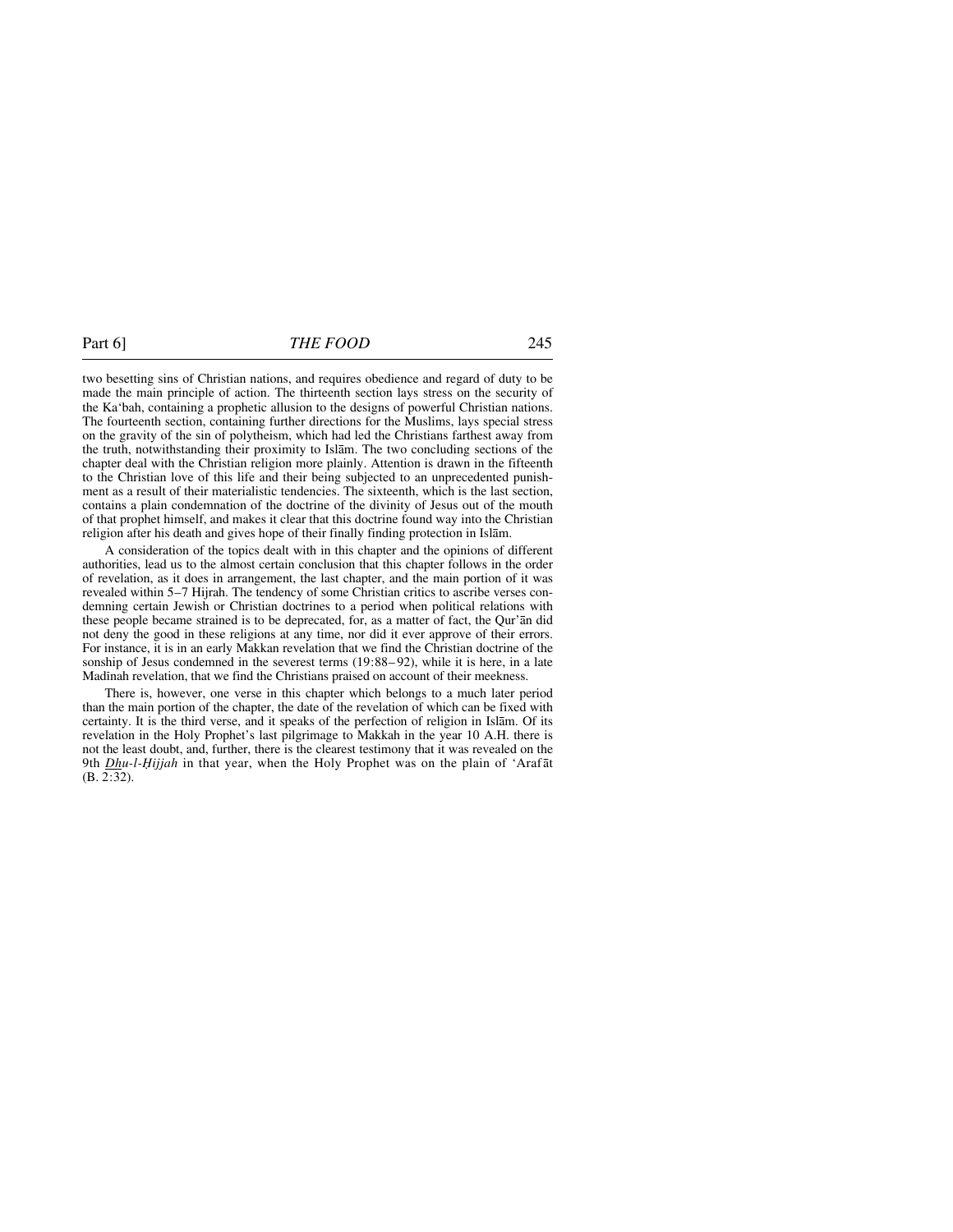# SECTION 1: **Perfection of Religion in Islåm**

In the name of Allåh, the Beneficent, the Merciful.

**1** O you who believe, fulfil the obligations.*<sup>a</sup>* The cattle quadrupeds are allowed to you except that which is recited to you, not violating the prohibition against game when you are on the pilgrimage.*<sup>b</sup>* Surely Allåh orders what He pleases.

**2** O you who believe, violate not the signs of Allåh,*<sup>a</sup>* nor the Sacred Month, nor the offerings, nor the victims with garlands, $<sup>b</sup>$  nor those repair-</sup> ing to the Sacred House seeking the grace and pleasure of their Lord. And when you are free from pilgrimage obligations, then hunt. And let not بِسْبِهِ اللَّهِ الزَّحْبِينِ الزَّحِبِيْهِيِ يَاَيَّهَا الَّذِيْنَ امَنُوَّا اَرْذُوْا بِالْعُثَّرُ \* اُحِلَّتُ لَكُمْ بَهِيْمَةُ الْأَنْعَامِ الْأَمَا يُتْلِي عَلَيْكُمْ عَلَىٰ مُحِلّى الصَّيْبِاوَ أَبْ هُ وَمُعْرَفَ إِنَّ اللهَ يَحُكُمُ مَا يُرِيْكُ 9

يَأَيُّهَا الَّذِينَ امْنُوْ الْاتْجِلَّوْا شَعَايِرَ اللهِ وَلَا الشَّهْدَ الْعَرَامَهِ وَلَا الْمَصَلْ يَ وَكَا القَلَايِكَ وَلَاَ آَسِّيْنَ الْبَنْتَ الْحَدَامَ يْهِيْتِعُونَ فَضَلَّا مِّنْ تَرَبِّهِمْ دَيْطِيْ الْمَالَ وَإِذَا حَلَلْتُمْ فَأَصْطَادُوْا وَلَا يَجْرِمَنَّكُمْ

1*b*. The prohibition of game during pilgrimage is mentioned in connection with the security of the Ka'bah in section 13, so that even wild animals are secure during the time; see 95*a*. The words *except that which is recited to you* relate to the prohibited foods mentioned already in 2:173, 6:145, 16:115, and detailed further in v. 3 here.

2*a*. *Sha'åir* is plural of *sha'ßrah* which means a *sign* (R). It is derived from *sha'ara* meaning *he knew* a thing, and by *sha'å'ir Allåh* are therefore meant *matters through which the knowledge of Allåh is obtained*. According to IJ, it signifies *all duties imposed by God on man* and thus includes all Divine ordinances, obligations, commandments and prohibitions. Hasan says *sha'ā'ir Allāh* means *dīn Allāh* or *the religion of Allāh*. Rites and ceremonies in connection with the pilgrimage and places where these ceremonies are performed are also known by this name. Hence the Şafā and the Marwah are also called *sha'å'ir Allåh* in 2:158.

2*b*. *Hady* is plural of *hadyah*, and means *what is driven* (to Makkah), and *qalå'id* is plural of *qilådah*, meaning *a necklace* or *what is put upon the neck of an animal* that is brought as an offering to Makkah for sacrifice (LA, LL), and hence also the *animal which is made to wear a garland*. The word *qalå'id* as a description of such animals is used to intensify respect for them, because they bear a clear mark showing that they are meant to be sacrificed. It should be noted that only camels are made to wear garlands, while *hady* includes all kinds of animals brought as offering.

<sup>1</sup>*a*. Respect for all *covenants, contracts, agreements, leagues, treaties*, and *engagements*, all of which are included in the significance of the word *'uq∂d* (sing. *'aqd, a tie*) (LL), and also of all Divine ordinances given for the welfare of the individual and society, is the very first necessity of social relations. The word includes *the covenants imposed by God as well as the mutual agreements made by men* (LL). Thus respect for *law*, religious as well as temporal, is taught here.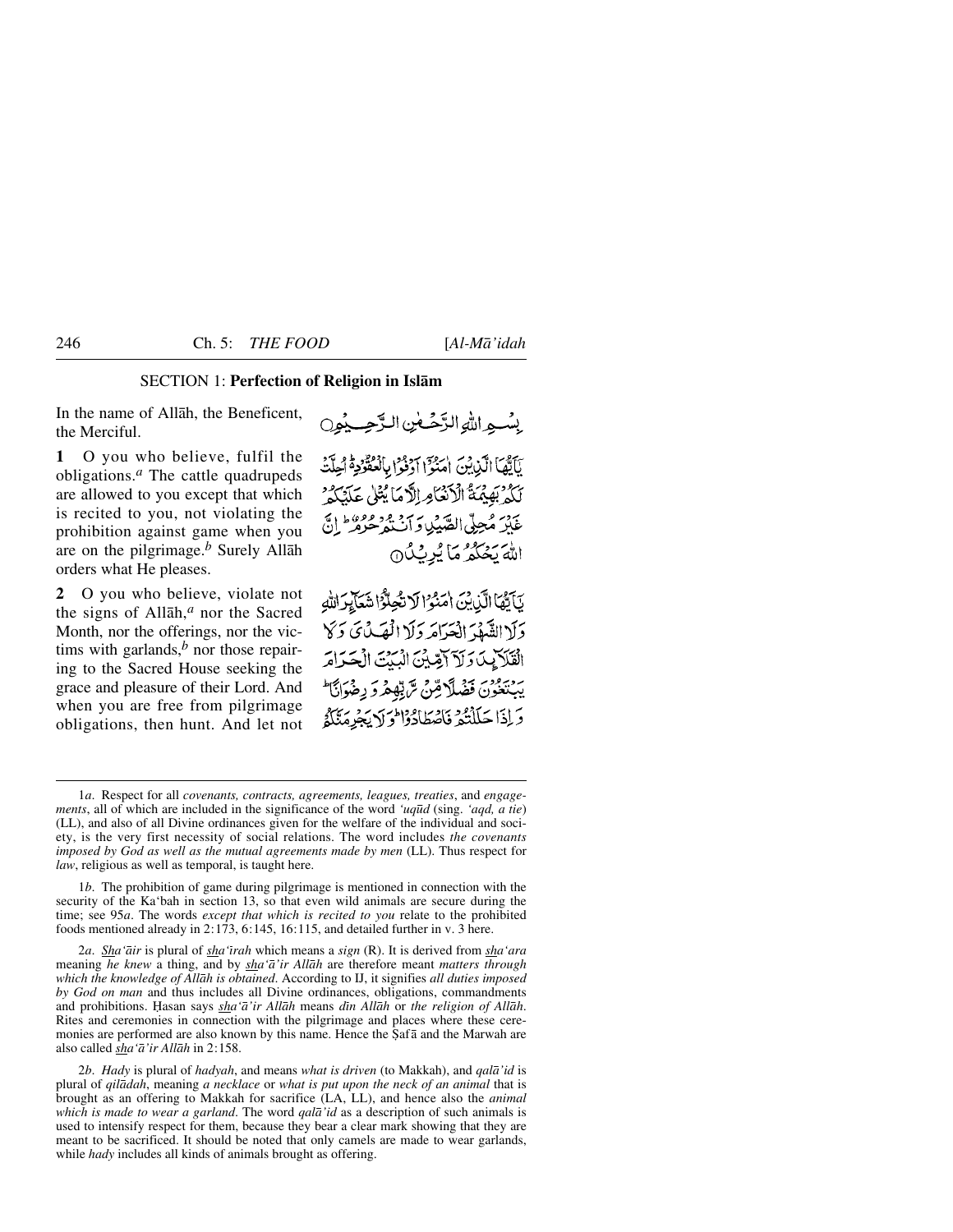hatred of a people — because they hindered you from the Sacred Mosque — incite you to transgress. And help one another in righteousness and piety, and help not one another in sin and aggression,*<sup>c</sup>* and keep your duty to Allåh. Surely Allåh is Severe in requiting (evil).

**3** Forbidden to you is that which dies of itself, and blood, and flesh of swine, and that on which any other name than that of Allåh has been invoked, and the strangled (animal), and that beaten to death, and that killed by a fall, and that killed by goring with the horn, and that which wild beasts have eaten — except what you slaughter;<sup>*a*</sup> and that which is sacrificed on stones set up*<sup>b</sup>* (for idols), and that you seek to divide by arrows;*<sup>c</sup>* that is a transgression. This

شَنَانُ قَوْمٍ أَنْ حَهِدٌّدُدُكُمْ عَنِ الْمَسْجِدِ اضرارية يسوروا مريحار واعلى البريّ دَالتَّقَوٰىٌ وَلَا تَعَادَنُوْا عَلَى الْإِنْثَمِ وَالْعُدَوانِ وَاتَّقَوْااللَّهَ إِنَّ اللَّهَ شَدِينِكُ الْعِقَابِ ۞

حُدِّمَتْ عَلَنْكُمُ الْمَدْنَةُ وَاللَّهُ مُروَلَحُكُمُ الْخِنْزِيْرِ وَمَآلِهِلَّ لِغَيْرِ اللَّهِ بِهِ وَالْمُنْخَنِقَةُ ى دىروودىدى <sub>(</sub>وەپرىي مات<sub>قا</sub>دىز<br>دانسوقودە د الىپتىردىيە دانت<u>ى</u>لىغ دَ مَأَاكَلَ السَّبُعُ إِلَّا مَاذَكَّيْتُهُرَّ وَ مَا ذُبِحَ عَلَى النَّصْبِ وَ آنَ تَسْتَفْسِدُوْا بالأمراد ويستشفن البومريكيين الَّذِينَ كَفَرُدًا مِنْ دِيْبَكُرْ فَلَا تَخْشَوْهُمْ وَاخْشُونِ الْبَوْمِ ٱكْعَلَتْ لَكُوْ دِينَ كَمْ ُ

<sup>2</sup>*c*. The principle laid down here as to uprightness of conduct in dealing even with those whom one hates is laudable, and the international code of the modern world stands sorely in need of such a principle of uprightness. Requiring equal treatment for all nations — for those whom we hate and for those whom we love — Islåm alone can serve as an international law.

<sup>3</sup>*a*. The exception may apply to all the five classes. The infinitive noun *tadhkiyah* means *causing the natural heat to pass forth*. Technically, it indicates a particular mode of slaughtering (R, LL); and the meaning is that if an animal partly eaten by wild beasts is found while yet alive, and is slaughtered in the proper manner, its flesh is allowed.

<sup>3</sup>*b*. According to Ibn Juraij, these were certain stones which were set up around the Ka'bah, over or near which it was customary to kill animals as offerings to certain idols, their blood being sprinkled and flesh laid on the stones (Rz).

<sup>3</sup>*c*. *Istaqsamtu-h∂* means, according to R, *I asked him to divide*, and he adds: "Then it is used to signify *dividing*". If this significance be adopted, the *azlåm* (lit. *arrows without a head and without a feather*) would mean the headless arrows of the game of hazard. The Arabs played with such arrows for division of the flesh of a slaughtered camel bought on credit (LL). This significance is favoured by the context, for it prohibits dividing flesh of slaughtered animals by means of certain arrows with which was played the game of chance called *maisir*. A comparison with 6:145, where slaying in other than Allåh's name is called a transgression, as here dividing by arrows is called a transgression, also shows this to be the correct significance. Probably animals devoted to idols were divided by arrows when slain. According to others, however, *istaqsama* means *he sought to know what was allotted to him* by means of the *azlåm*. When one of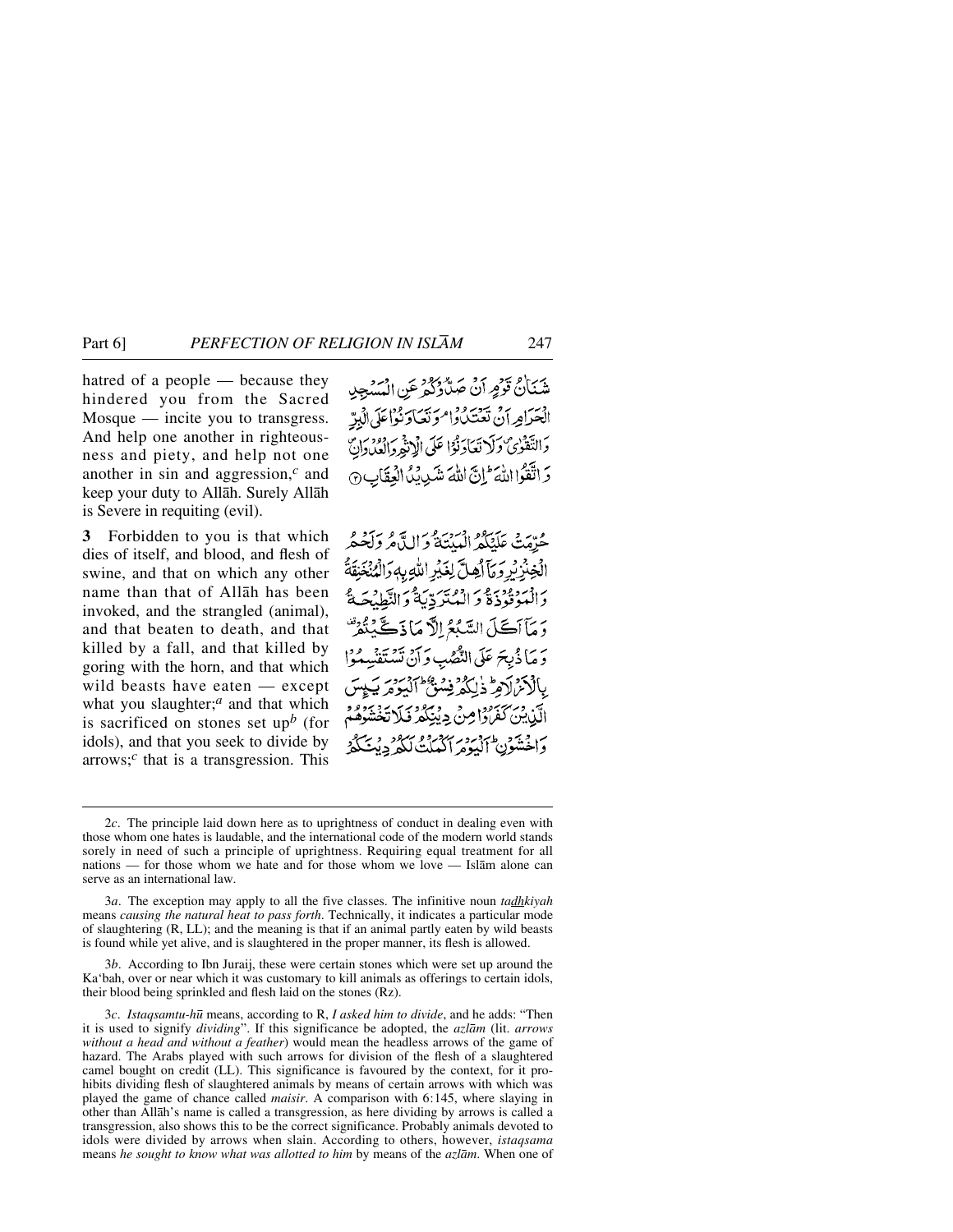day have those who disbelieve despaired of your religion, so fear them not, and fear Me. This day have I perfected for you your religion and completed My favour to you and chosen for you Islåm as a religion.*<sup>d</sup>* But whoever is compelled by hunger, not inclining wilfully to sin, then surely Allåh is Forgiving, Merciful.

**4** They ask thee as to what is allowed them. Say: The good things are allowed to you, and what you have taught the beasts and birds of prey, training them to hunt — you teach them of what Allåh has taught you; so eat of that which they catch for you and mention the name of Allåh over it; and keep your duty to Allåh. Surely Allåh is Swift in reckoning.*<sup>a</sup>*

**5** This day (all) good things are made lawful for you. And the food of those who have been given the Book is lawful for you and your food is lawدَ آتَيْبَنْتُ عَلَيْكُمْ نِعْبَةً وَ رَضِيْتُ لَكُوْ الْإِسْلَامَ دِيْتًا لَمَنِينِ اضْطُلَّتِ فِي *؞ۮؘؠؘ*ڡؘؠۊۭٙۼڹۣڔڡؾڄٳڹڣٟۦڷۣٳڎ۫ؿٟ۠ٳڡ۬ٳڷٞ اللهَ عَفُوْسُ دَّجِيدُهِ

سُتَلَوْنَكَ مَاذَآ أَحِلَّ لَمُوۡ فَلَىٰ أَحِلَّ لَكُمُّ الطَّيِّبٰتُ وَمَا عِلْمُنْمِرَّةٍ لَ الْجَزَايِجِ مُڪَلِّيِينَ تُعَلِّمُونَ مَنَّ عَلَّمَکُمُ اللَّهُ ۚ فَكْلُوْا مِيّاً أَمْسَكَن عَلَيْكُمْ وَ أَذْكُرُوااسْتَرِ اللَّهِ عَلَيْهِ مَنْ اتَّغْنُوا اللَّهَ ۖ إِنَّ اللَّهَ سَرِيْعُ الْجِسَابِ۞

آنيومَ أَحِلَّ لَكُمُّ الطَّيِّبِكُ لَوَ طَعَبَامُ الَّذِينَ ادْتُوا الْكِتْبَ حِلٌّ لَكُثُرٌ وَطَعَائِكُمْ حِلٌّ لَهُمْ وَالْمُحْصَنْتُ مِنَ الْمُؤْمِنٰ

4*a*. Game killed by means of beasts and birds of prey taught to hunt is allowed. When, however, the beast or the bird is sent after the prey, the name of Allåh should be mentioned. Game killed by an arrow or by a shot is allowed, subject to the same condition. In either case, if the game is not killed before it falls into the hands of the hunter, it should be slaughtered; if it is already killed, it is lawful in that condition.

them desired to make a journey, or to get married, or to perform some other important affair, he drew out arrows, on one of which was written "My Lord has commanded me", on a second, "My Lord has forbidden me", while a third arrow was blank. He did or refrained from doing the desired thing according to the arrow which came forth, repeating the operation if a blank arrow came out (Rz).

<sup>3</sup>*d*. External testimony as to the late revelation of this verse has already been quoted in the introductory note to this chapter. The very subject-matter of the verse shows that it must have been revealed towards the close of the Holy Prophet's life, and hence it is held by all authorities that no precept was revealed after this. The Prophet died eightyone or eighty-two days after its revelation (Rz). This verse is a clear testimony to the perfection of religion in Islåm, no such claim being made by any other book or religion. Just before Muhammad, Jesus had said: "I have yet many things to say unto you, but ye cannot bear them now. Howbeit when he, the Spirit of truth, is come, he will guide you into all truth" (Jn.  $16:12$ , 13). The Prophet Muhammad was thus the last of the prophets, because religion being perfected, no prophet was needed after him.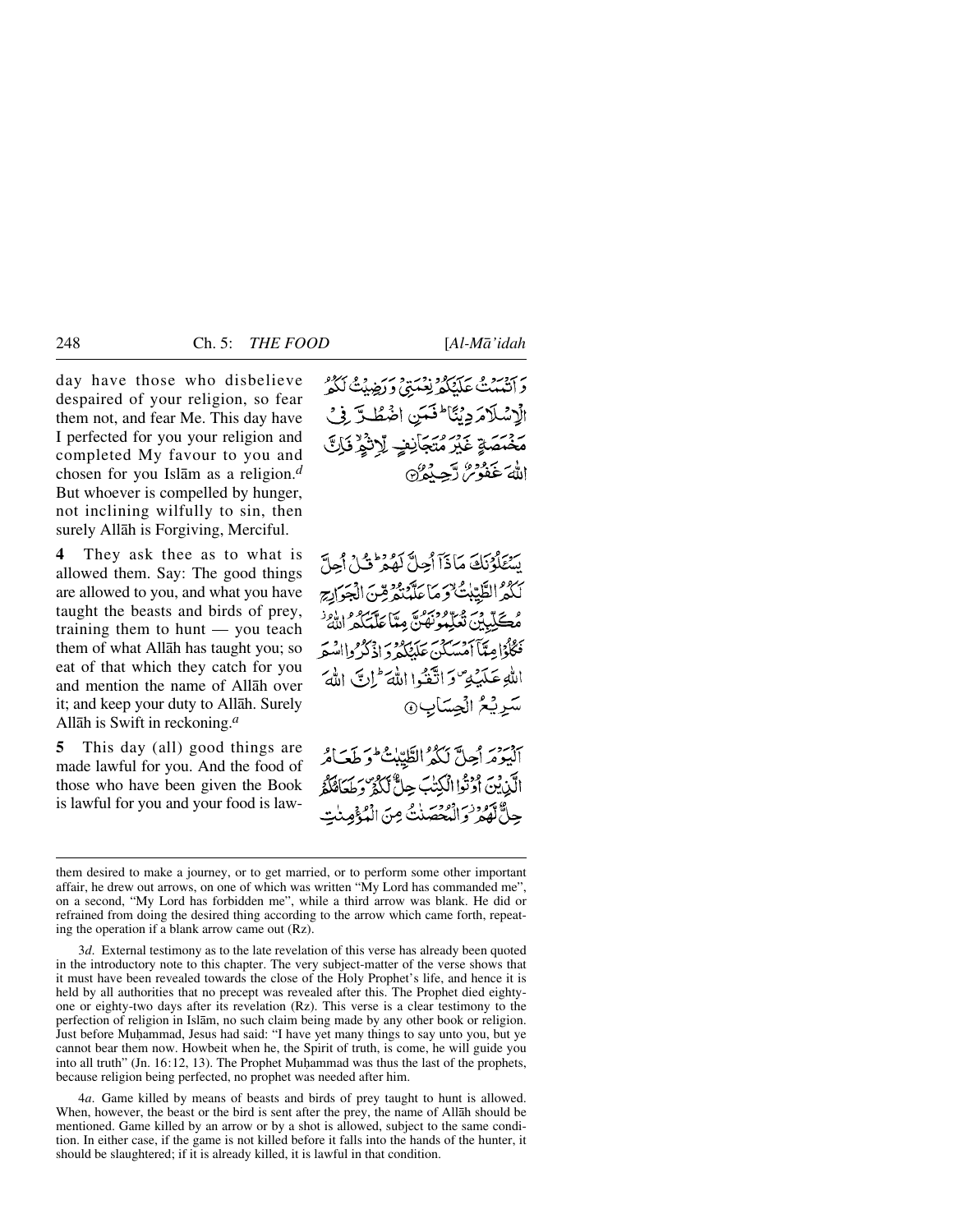ful for them.*<sup>a</sup>* And so are the chaste from among the believing women and the chaste from among those who have been given the Book before you,*<sup>b</sup>* when you give them their dowries, taking (them) in marriage, not fornicating nor taking them for paramours in secret. And whoever denies faith,*<sup>c</sup>* his work indeed is vain; and in the Hereafter he is of the losers.

وَالْمُحْصَنْتُ مِنَ الَّذِينَ أَوْنُواالْكِتَبَ مِينْ قَبْلِكُمْرِاذَآ اتِّبَعْدُهُمْ" أَحِوْسَ هُرِيّ مُحْصِنِينَ غَيْرَ مُسْفِحِينَ رَلَا مُتَّخِذِيَّ آخْدَانِ وَمَنْ يَبْكُمْ بِالْإِيْمَانِ فَقَلْ حَبِطَ عَمَلُهُ ٰ دَهُوَ فِي الْأَخِيرَةِ مِنَ الخسرينة

## SECTION 2: **Duty of Uprightness**

**6** O you who believe, when you rise up for prayer, wash your faces, and your hands up to the elbows, and

| يَأَيُّهَا الَّذِينَ اٰمَنُوٓ إِذَاقَّنُهُمْ لِلَّى الصَّلَٰوَّةِ |  |
|-------------------------------------------------------------------|--|
| فَأَغْسِلُوا وُجُوهَكُمْ وَآيْدِيَكُمُ إِلَى الْمَرَانِيّ         |  |

<sup>5</sup>*a*. The question arises here whether the food of those who have been given the Book is lawful even when that food includes what is expressly unlawful according to the Holy Qur'ån. The answer to this question must be given in the negative. A thing which is clearly prohibited cannot become lawful because it is offered by a Jew or a Christian. According to I'Ab by *∆a'åm* is here meant *dhabß√ah* (B. 72:22). Thus animals slaughtered by the Jews or the Christians are allowed when slaughtered in the name of God. When an animal is not slaughtered in the name of God, it is prohibited according to some while others allow it. See further 6:121*a* where I quote B. 72:22, according to which the animal slaughtered by the People of the Book is disallowed only when the slaughterer is heard mentioning other than Allåh's name.

5*b*. Both the Jewish and the Christian laws do not compare well with the Islamic law in this respect. In Islåm intermarriages with idol-worshippers are totally prohibited (2:221), but in the case of a people whose religion is based on a revealed book, in which category fall almost all the nations of the world, the taking of their women in marriage is expressly allowed. The giving away of Muslim women in marriage to followers of other religions is not, however, expressly mentioned, and practice from the earliest times is against it. Indeed, while women belonging to other religions would be happy in a Muslim household, because of the status and rights which Islåm confers on women, Muslim women in an alien household would be in a condition of distress, because they would lose the rights which they enjoy in Muslim society. It may be added that the law here given is not limited to the Jews and the Christians, but includes the followers of all religions based on revelation. Hence the law was extended to the Persians by the companions of the Holy Prophet. As for the Jewish law, see Deut. 7:3: "Neither shalt thou make marriages with them; thy daughter thou shalt not give unto his son, nor his daughter shalt thou take unto thy son". Paul follows the Jewish law: "Be ye not unequally yoked together with unbelievers: for what fellowship hath righteousness with unrighteousness? And what communion hath light with darkness?" (2 Cor. 6:14).

5*c*. The *denial of faith* is variously explained. Some think it means *denial of Allåh*; others, *denial of the unity of Allåh*; while still others think that *faith* stands for *the revelation* of the Qur'ån.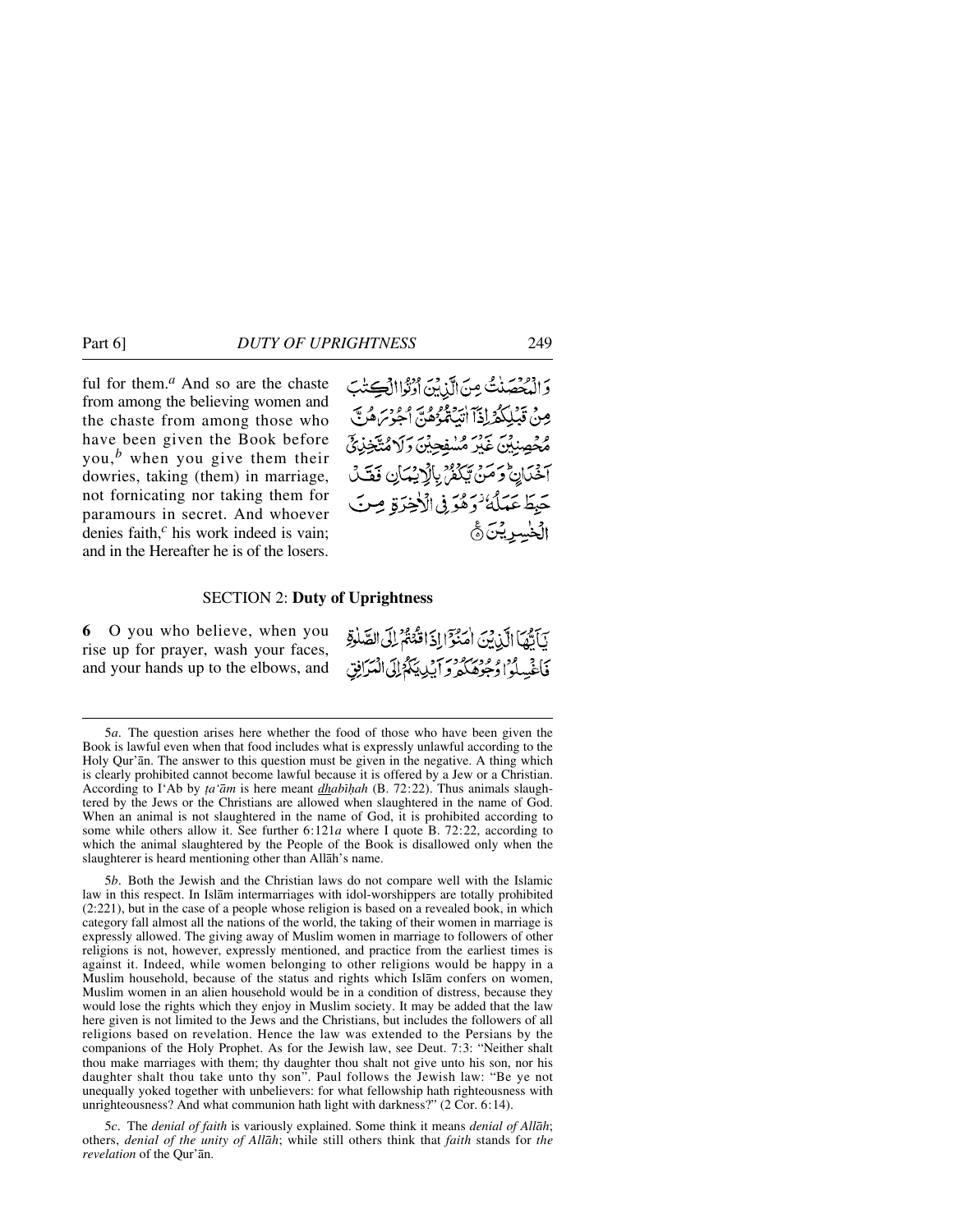wipe your heads, and (wash) your feet up to the ankles. And if you are under an obligation,*<sup>a</sup>* then wash (yourselves). And if you are sick or on a journey, or one of you comes from the privy, or you have had contact with women and you cannot find water, betake yourselves to pure earth and wipe your faces and your hands therewith. Allåh desires not to place a burden on you but He wishes to purify you, and that He may complete His favour on you, so that you may give thanks.

**7** And remember Allåh's favour on you and His covenant with which He bound you when you said: We have heard and we obey.*<sup>a</sup>* And keep your duty to Allåh. Surely Allåh knows what is in the breasts.

**8** O you who believe, be upright for Allåh, bearers of witness with justice; and let not hatred of a people incite you not to act equitably. Be just; that is nearer to observance of duty. And keep your duty to Allåh. Surely Allåh is Aware of what you do.

**9** Allåh has promised to those who believe and do good deeds: For them is forgiveness and a mighty reward.

**10** And those who disbelieve and reject Our messages, such are the companions of the flaming fire.

يه وسرود رودو سرود سر سر دي.<br>د امسځوا برءوسکورو آسڪريل الْكَعَبَيْنَ وَإِنَّ كَيْنَتُمْ حَنْبًا نَاطَّةً فَرْائِحَ ان دروود سوس .<br>ان کنده مقرضی او علی سفر او حاء آها مِّنْتُكُمْ مِّنَ الْغَابِطِ آوْ لْمَسْتُمُّ النِّسَآءَ فَلَمْ تَجِدُّدُامَآءَ فَتَمَيَّنُوْ صَعِيَّدَا طَدَّيَّا فَأَمْسَحُوا بِوُعُوْهِ كُرُورَ بِنَ وَكُرْمٌ قِينَةُ ۖ مَا يُرِيْدُ اللَّهُ لِيَجْعَلَ عَلَيْكُمْ قِنْ حَرَجِ وَّ لَكِنْ يُرْبِّكُ لِيُطَهَّرَكُمْ وَ لِيُبَمَّ نِعْبَتَكُمْ عَلَيْكُمْ لَعَلَّكُمْ تَشْكُرُوْنَ ۞

دَاذْكُرُوْانِعْمَةَ اللَّهِ عَلَيْكُمْ وَمِيْتَاقِيَةُ الَّذِي وَاتَقَلَّكْمُ بِهَمْ إِذْ قُبِلَتُكُمْ سَبِعْنَا وَأَطَعْنَا وَاتَّقَدُوا اللَّهَ ۖ إِنَّ اللَّهَ عَلَيْكُمْ ۚ بِذَاتِ الصَّلَاوِينِ يَأَتُّهَا الَّذِينَ اٰمَنُوْا كُوْنُوْا قَوُٰمِنَىٰ لِلَّٰهِ شهكتائر بالقسط وكريجرمتكم شنان

قَوْمِهِ عَلَى ٱلْأَنْعَبِ لَوْالْمَاعُدِ لَوْاً مَعْ وَالَّذِبَّ لِلتَّقْرَىٰ وَاتَّقَوْااللَّهُ إِنَّ اللَّهُ جَبُرٌ يَاتَعَبُلُوْنَ

وَعَلَىٰ اللَّهُ الَّذِينَ أَمَنُوا دَعَبِيلُوا الصَّلِحُةِ لَّهُمْ مَّغْفِرْ، وَ آجِرٌ عَظِيْمٌ (٩ دَ الَّذِينَ كَفَرُدُا دَكَنَّ بَعُرَابِ أَيْتِنَاً أُولَّيْكَ آصَحْبُ الْجَحِيْمِنَ

<sup>6</sup>*a*. I.e., under an obligation to perform a total ablution; see 4:43*b*.

<sup>7</sup>*a*. The reference in the covenant is generally supposed to be to the oath of fidelity taken by the Madinites at 'Aqabah, but some have taken it to be the acceptance of the law of Islåm, others consider it to be the evidence of human nature spoken of in 7:172, while still others understand by it the swearing of the allegiance at Hudaibiyah (IJ), which is also referred to in 48:10, 18.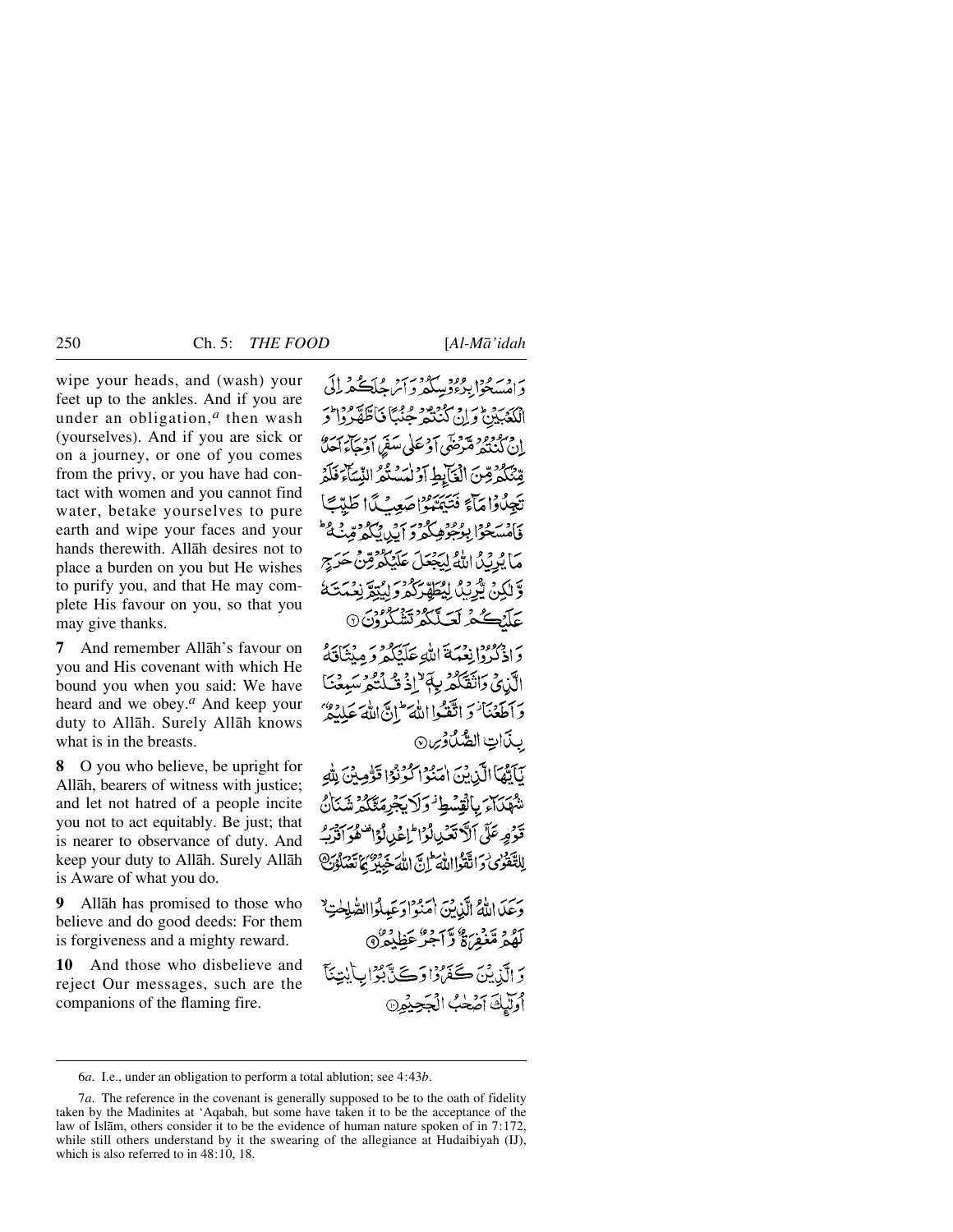Part 6] *CHRISTIAN VIOLATION OF THE COVENANT* 251

**11** O you who believe, remember Allåh's favour on you when a people had determined to stretch out their hands against you, but He withheld their hands from you; and keep your duty to Allåh. And on Allåh let the believers rely.*<sup>a</sup>*

نَاتِهُمَا الَّذِينَ اٰمَنُوااذْكُرُوا بِعَيْتَ اللَّه عَلَّفَكُمْ إِذْ هَيَّ قَوْمٌ أَنْ تَسْتَطُوْا لَ برود بہر ہے ہے۔<br>بھیرہ ٹکف ایک بھر عنگہ وا اللَّهَ وَ عَلَى اللَّهِ فَلَيْتَوَكَّلُ الْمُؤْمِنُونَ

# SECTION 3: **Christian Violation of the Covenant**

**12** And certainly Allåh made a covenant with the Children of Israel, and We raised up among them twelve chieftains.*<sup>a</sup>* And Allåh said: Surely I am with you. If you keep up prayer and pay the poor-rate and believe in My messengers and assist them and offer to Allåh a goodly gift, I will certainly cover your evil deeds, and cause you to enter Gardens wherein rivers flow. But whoever among you disbelieves after that, he indeed strays from the right way.*<sup>b</sup>*

**13** But on account of their breaking their covenant We cursed them and hardened their hearts. They alter the words from their places and neglect a portion of that whereof they were reminded. And thou wilt always disبِرَبِيَرٍ بِنَ اللَّهُ مِنْثَاقَ بَنِيٍّ إِنَّهُ إِمْرَاءِ لَهِ مَ رسيني عِنْهُمُ اثْنَيْ عَشَرَ نَقِيبًا يُحَوَّيَالَ اللَّهُ إِذَّى مَعَكَّمُ ۚ لَئِنۡ آَقَبَٰنُكُمُ الصَّهَ أتَبَعْثُهُ الذَّكَّلُوَةُ وَ أَمَّ بروبرو وهران قذبتي عَنْكُمْ سَتَأْتَكُمْ دَ تَجَرِيُ مِنْ تَخْتِطَأْ الْأَنْفَاعَنَتْ: لَّ سَوَاءَ السَّيدُلِيِّ ذٰلِكَ مِنْكُمْ فَقَلْ ضَد  $\widehat{\mathbb{R}}$ 

قبرَاضِعِهِ يَرْتَدَمُ احَظًا مِّيَا ذُهِ دَلا تَزَالُ تَطَّلِعُ عَلَى خَآيِنَةٍ قِهِ

12*b*. The land was described by Joshua and Caleb as "a land which floweth with milk and honey" (Num. 14:8).

<sup>11</sup>*a*. The occasions on which the enemies of Islåm endeavoured to take away the life of the Prophet or to exterminate the Muslims are too numerous to mention here. The commentators, however, think that there is special reference to the attempt made by the Bani Nadir on the life of the Holy Prophet.

<sup>12</sup>*a*. It is strange to find Rodwell adding a note here that the Prophet "invented these twelve leaders of tribes", whereas they are clearly mentioned by name in Num. 1:5–15, and in the 16th verse they are called *princes of the tribes of their fathers*; while in the 44th verse we have: "And the princes of Israel, being twelve men". And further, in Num. 13:3–15 we again read of twelve *heads* of the Children of Israel having been sent to search the land of Canaan.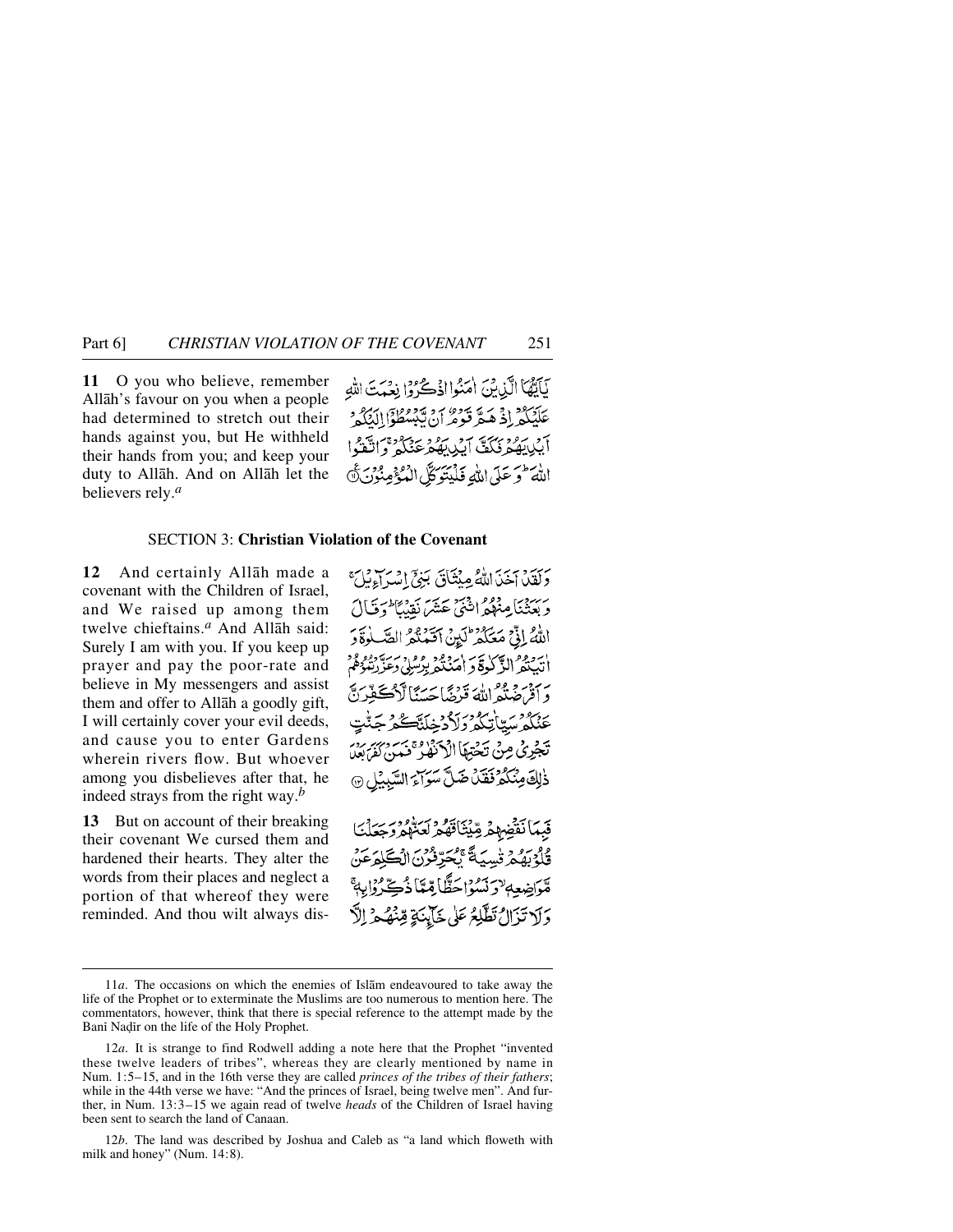cover treachery in them excepting a few of them — so pardon them and forgive. Surely Allåh loves those who do good (to others).

**14** And with those who say, We are Christians, We made a covenant,*<sup>a</sup>* but they neglected a portion of that whereof they were reminded so We stirred up enmity and hatred among them to the day of Resurrection. And Allåh will soon inform them of what they did.*<sup>b</sup>*

**15** O People of the Book, indeed Our Messenger has come to you, making clear to you much of that which you concealed of the Book and passing over much.*<sup>a</sup>* Indeed, there has come to you from Allåh, a Light and a clear Book,*<sup>b</sup>*

**16** Whereby Allåh guides such as follow His pleasure into the ways of

وَمِنَ الَّذِيْنَ فَالْوَّايِّ أَصْنَى آخَذْنَا مِينَاقَهُ مِرْبَرُهُ اِحَظَّامِّعَاذُ كِّرْدُوْ اِبِ مِنْ كَأْخْرِيبْنَا بِرَيْبَهُمْ ادْسَرَا دَوَّدَ الْبَعْضَاءَ إِلَى يَوْمِرالْقِيلِيَةِ ثَوْسَوْنَ يُنَدِّعُهُمْ اللَّهُ بِيَاكَأْنُوْا يَصْنَعُونَ @

يَأْهَلَ الْكِتَبِ قَيْدِ حَآءَ كَثَرِ رَسُوْلُتَ يْبَيِّنُ لَكَمُرْكَّتِيْرًا مِّيَّا كُنْتُمْرُنْخُفُونَ مِنَ الْكِتْبِ وَيَعْفَوْا عَنْ كَتِبْيَوْقَانَ جَآءَكُمْ رِّضَ اللَّهِ نُؤْمٌ وَّكِيْتُ مُّبِيِّنٌ ﴾

يْهْكِي فِي بِهِ اللَّهُ مَنِ انَّتَبَعَ يَاضُوْانَ أَ سُبُلَ السَّلْمِرَ يُخْرِجُهُمْ قِنَ الطَّلْمٰتِ

14*b*. The prophecy that there shall always be hatred and enmity between the various Christian peoples has proved true in all ages, and never more clearly than in our own day. They will find peace only when they accept Islåm.

15*a*. There were many truths which the Jews and the Christians had lost, their scriptures not having remained free from corruption, and many which were to be met with in their books but which they did not act upon. Some of these which were of permanent value were revealed in the Holy Qur'ån, but others — referred to in *passing over much* — had been given to them to suit only the requirements of the time when they were given and were not now needed. Or, the reference may be to the prophecies of the advent of the Holy Prophet, for the Qur'ån refers to only very few of them.

15*b*. Two things are here spoken of as having come from Allåh, a Light and a clear Book. The Light is the Prophet, and the Book, the Qur'ån. The Prophet is the greatest spiritual Light which ever dawned upon this earth. Hence he is called a light-giving sun: "O Prophet, surely We have sent thee as a witness, and a bearer of good news and a warner, and as an inviter to Allåh by His permission, and as a light-giving sun" (33:45, 46).

<sup>14</sup>*a*. "I have yet many things to say unto you, but ye cannot bear them now. Howbeit when he, the Spirit of truth, is come, he will guide you into all truth; for he shall not speak of himself, but whatsoever he shall hear, that shall he speak: and he will show you things to come" (John 16:12, 13). The kingdom of God so often spoken of in the Gospel is no other than the spiritual kingdom established by the Holy Prophet, the Gospel being in fact only the good news of his advent.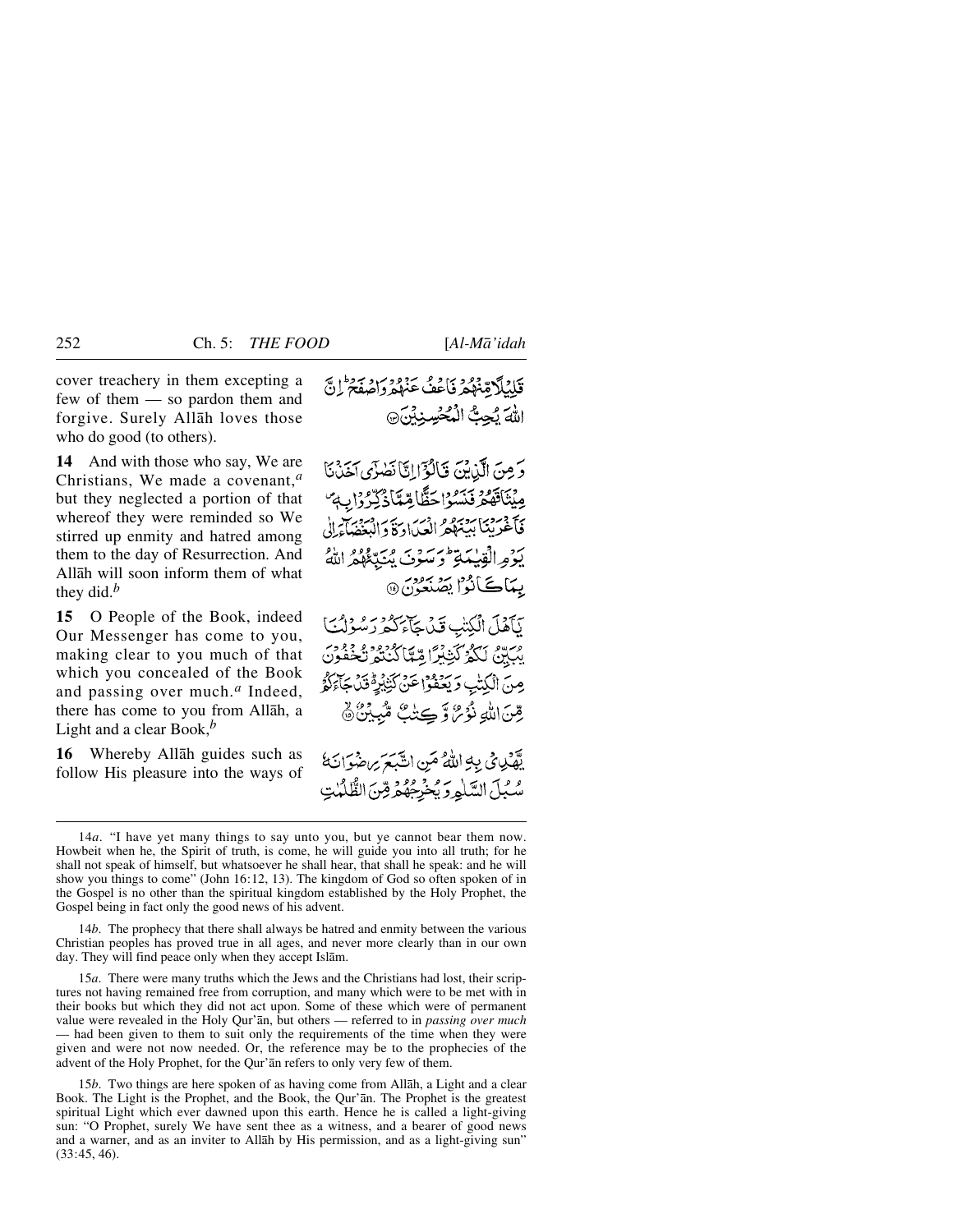peace, and brings them out of darkness into light by His will, and guides them to the right path.

**17** They indeed disbelieve who say: Surely, Allåh — He is the Messiah, son of Mary. Say; Who then could control anything as against Allåh when He wished to destroy the Messiah, son of Mary, and his mother and all those on the earth?<sup>*a*</sup> And Allāh's is the kingdom of the heavens and the earth and what is between them. He creates what He pleases. And Allåh is Possessor of power over all things.

**18** And the Jews and the Christians say: We are the sons of Allåh and His beloved ones. Say: Why does He then chastise you for your sins?*<sup>a</sup>* Nay, you are mortals from among those whom He has created. He forgives whom He pleases and chastises whom He pleases.*<sup>b</sup>* And Allåh's is the kingdom of the heavens and the earth and what is between them, and to Him is the eventual coming.

اِلَى التَّوْسِ بِإِذْنِهِ وَيَهْدِيهِ هِ الْى ڝؚڒٳڟٟۣ؋*ۺ۠*ڹۜۘۊٟؽؙۣۅۣۨ۞ لَقَدْ كَفَرَ الَّذِيْنَ قَالَوْاً إِنَّ اللَّهَ هُوَ الْمَسَبِّحُ ابْنُ مَرْيَحِرٌ فَيْلُ فَمَنْ يَمْلِكُ صِنَ اللَّهِ شَنْتَأَلِّ فِي آسَادَ أَنْ تَقْلِلَهِ الْمَسَدَّمَ ابِنَ مَرْبَعَ دَ أُمَّةً وَ مَنْ فِي الْإِسْ ضِ جَبِيْعًا لَمْ بِلَّهِ مُلْكُ السَّبْنِوتِ وَالْآمَرُضِ دَ مَا بِيَنْهُمْ الْمَخْلُقُ مَا يَبَنَيْ وَ اللَّهُ ۚ عَلٰى ڪُلِّ شَيۡءٍ تَيۡلِيۡرُ ۞

دَ قَالَتِ الْيَمُوْدُ وَالنَّصْرُى نَحْنُ أَنْبَعُوْ اللهِ وَأَحِيَّأَوْهُ فَلَا فَلِمَرِ بُعَيْنٌ بِمَكَّمِرٌ ر فوقوع وط<sup>س د</sup>یر و فوجه به در منظم به تنها<br>بیانویله مثل انتها بیشر، منظم به تن يجزه ايمزه ميهج و وسر من هي سر سر اين وَلِلَّهِ مُلْكُ السَّمْوٰتِ وَأَوْكَنَّهِن وَمَا سِيَهْمَا وَالِيَّةِ الْمَصِيْرُ

18*b*. It is in accordance with Divine laws that forgiveness and punishment are exercised, and the alleged atonement of Christ had brought about no change in that law.

<sup>17</sup>*a*. The meaning is that Jesus Christ and his mother Mary, and all those who were then on the earth, tasted equally of death; hence Jesus Christ was an ordinary human being and not God, for if he had been God he would not have died. *In* sometimes signifies *idh* or *when* (Mgh-LL), and this is the significance here. It is a mistake to take it as referring to the future, for with Jesus Christ is mentioned Mary and the whole generation then living, and their meeting death was undoubtedly a thing of the past.

<sup>18</sup>*a*. In the Gospels it is said; "Blessed are the peacemakers; for they shall be called the children of God" (Matt. 5:9). The Christians think they are the people spoken of here. The Jews considered themselves as the favourite nation, because they thought they were the only nation chosen by God for the gift of Divine revelation, to the exclusion of all other nations of the world. Thus they considered themselves friends of God. They are told that their sins were so great that they were punished for them even in this life. How could people sunk so deep in sins be friends of God or sons of God?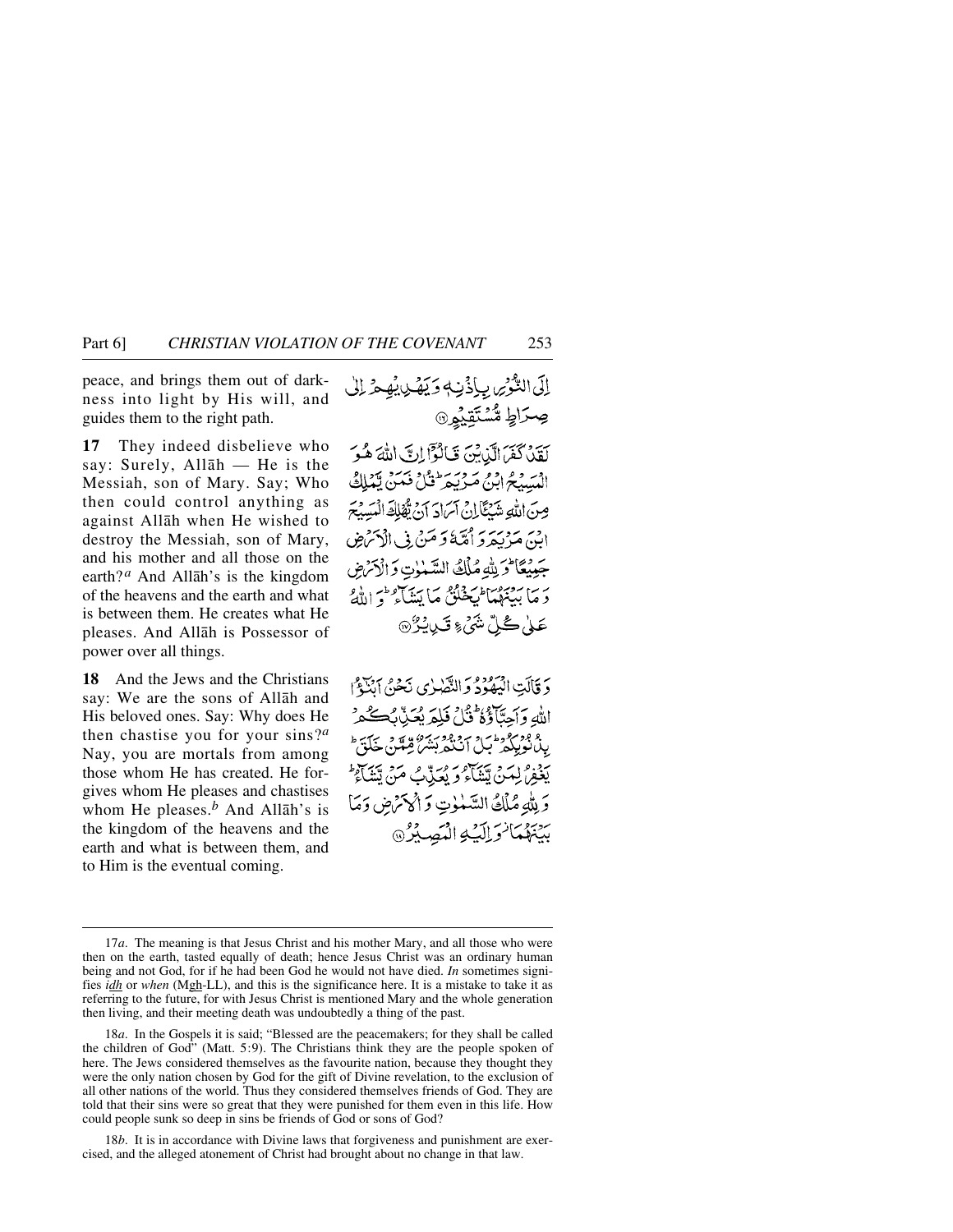**19** O People of the Book, indeed Our Messenger has come to you explaining to you after a cessation of the messengers, $<sup>a</sup>$  lest you say: There</sup> came not to us a bearer of good news nor a warner. So indeed a bearer of good news and a warner has come to you. And Allåh is Possessor of power over all things.

يَآمَلَ الْكِتْبِ قَدْ جَآءَ كَمْ رَسُولُنَا يُبَيِّنُ لَكُمْ عَلَى فَتَرَةٍ مِّنَ الرُّسُلِ آنُ تَقَرّْلُوْا مَاجَآءَنَا مِنْ بَشِيْرِ وَّلَا نَنِيْرُ فَقَلْ حَاءَكُمْ بَشِيْرٌ وَ تَبْنِ بِبَرٌ وَاللَّهُ عَلَى ڴڵۺ<sub>ٛ</sub>ۦؚۊؘڛؿۯۿ

# SECTION 4: **Israelites' Violation of the Covenant**

**20** And when Moses said to his people: O my people, remember the favour of Allåh to you when He raised prophets among you and made you kings and gave you what He gave not to any other of the nations.*<sup>a</sup>*

**21** O my people, enter the Holy Land which Allåh has ordained for you and turn not your backs, for then you will turn back losers.

وَإِذْ قَالَ مُؤْسَى لِقَوْصِهِ يُفَوِّمِ إِذْ كُرُوْا نِعْمَةَ اللَّهُ عَلَيْكُمْ إِذْ جَعَلَ فِيَكُمْ أُنْبِيَآْءَ برستلكر شلوكاً وَانْتَكُمْ مَالَهُ يُؤْتِ أَحَلَّ الِّنَ الْعَلَيْدِينَ @ يْقَدِّمِ ادْخُلُوا الْأَرْضَ الْمُقَلَّاسَةَ الَّذِي كَتَبَ اللَّهُ لَكُمْ وَكَا تَرْتَدُّوْا عَلَى 7 دباير كرد كين الموسيرين

20*a*. There is no anachronism here. The Israelites are here told that two favours had been bestowed upon them: (1) prophets were raised among them; (2) they were made kings. The reference need not be to the earlier history of the Israelites, but to their history as dating from the time of Moses, for the advent of Moses had brought about an entire change both in their spiritual and political status. Not only had two prophets, Moses and Aaron, already appeared among them, but with the Mosaic law was laid down the basis of a dispensation which gave them promise of numerous prophets appearing among them. And politically they had no doubt already emerged as an independent nation, being masters of themselves and no more slaves of their Egyptian masters. They had already acquired kingship, but the words as well contain a clear prophetic reference to their future career as a ruling nation. Spiritual dominance combined with political supremacy was manifestly a favour which was not bestowed upon any of the other contemporary nations.

<sup>19</sup>*a*. Several centuries had elapsed since the appearance of any prophet in any country when the great Arabian Prophet made his appearance. No nation in the world claims the appearance of any messenger in it between the advent of Jesus Christ and that of the Holy Prophet Muhammad. The world was, as it were, preparing itself for the advent of the greatest of all prophets, who was to be a messenger to all the nations of the world. Hence the cessation of prophecy among all people. The name of Khalid is mentioned by some people, but there is no authentic hadith to this effect, nor any historical evidence showing that any prophet of that name had appeared after Jesus. On the other hand, there is an authentic hadith according to which the Holy Prophet said, speaking of Jesus Christ: "There has been no prophet between him and me" (B. 21:48).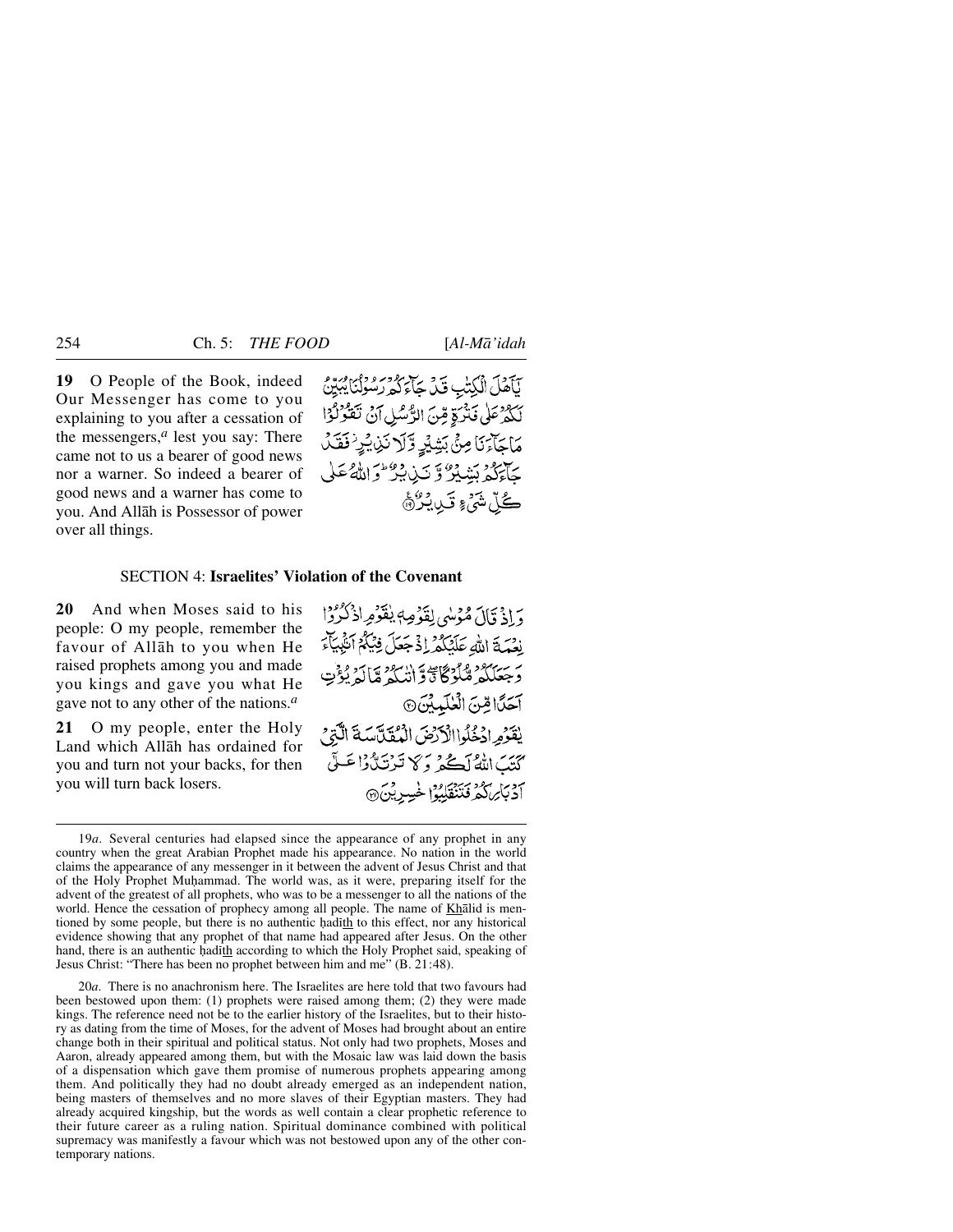**22** They said: O Moses, therein are a powerful people, and we shall not enter it until they go out from it; if they go out from it, then surely we will enter.*<sup>a</sup>*

**23** Two men of those who feared, on whom Allåh had bestowed a favour, said: Enter upon them by the gate, for when you enter it you will surely be victorious; and put your trust in Allåh, if you are believers.*<sup>a</sup>*

**24** They said: O Moses, we will never enter it so long as they are in it; go therefore thou and thy Lord, and fight; surely here we sit.

**25** He said: My Lord, I have control of none but my own self and my brother; so distinguish between us and the transgressing people.

**26** He said: It will surely be forbidden to them for forty years — they will wander about in the land. So grieve not for the transgressing people.*<sup>a</sup>*

فَبَالَوْا بِيُمُوْسَى إِنَّ فِيهُمَا قَوْمًا جَبَّا رِبِّي دَانَّا لَيْنَ يَدْمِ عَلَمَا حَتَّى بِخَرْجُوا مِنْهَاَ ۚ فَإِنْ يَخْرُجُوْا مِنْهَا فَإِنَّا دٰخِلُوْنَ ۞ قَالَ سَ4ُلِن مِنَ الَّذِينَ يَخَافُرُنِ أَنْعَمَرَ اللَّهُ عَلَيْهِمَا ادْخُلُوْ اعْلَيْهِمُ الْبَابَ ۚ فَبَاذَا بِرَجَعْتُوهُ فَأَنَّكُمْ غَلِبُوْنَ ةَ وَعَسَلَى اللَّهِ فَتَوَكَّلُوْٓالِنَّ كَنْنَعُ مُّؤْمِنِيْنَ۞ قَالَوْا بِيَدْمَنِي إِيَّالَهِ بِيَنْ خُلَّصَآ آَبَ كَمَا هَّا دَامُوۡاٰ فِیۡھَاۡ فَاٰذُہِمَۡتَ ٱنۡتَ وَیَرَاتُّکَ فَقَاتِلَا َإِنَّا هٰهُنَا فَعِنْدُنَ ۞ قَالَ سَتِ إِذْ لَآ آمَلِكُ الْآنَفُسِيۡ وَ ٱخِیۡ فَأَفْرُقَ بِيَنْنَاوَ بِيْنَ الْقَوْمِهِ الْفُلِيقِيْنَ@ قَالَ فَبَاتِهَا مُحَرَّمَةٌ عَلَيْهِمْ آمِ بَعِيْنَ سَنَةً عَيْنِيْهِهُوْنَ فِي الْأَمْرُضِ فَلَلا تَأْسَ عَلَى الْقَدْمِ الْفُسِقِيْنَ ۞

وَإِخْلُ عَلَيْهِمْ نَبَأَابِنَيْ إِحْمَرِ بِالْعَقِّ إِذْ

## SECTION 5: **Cain and Abel – murderous plots against the Prophet**

**27** And relate to them with truth the story of the two sons of Adam,

<sup>22</sup>*a*. "All the people that we saw in it are men of a great stature" (Num. 13:32). For the murmurings of the Israelites and their refusal to go against the enemy, see Num. 14:1-4.

<sup>23</sup>*a*. "And Joshua the son of Nun and Caleb the son of Jephunneh ... spoke unto all the company of the children of Israel, saying ... If the Lord delight in us, then He will bring us into this land and give it to us; a land which floweth with milk and honey. Only rebel not ye against the Lord, neither fear ye the people of the land ... their defence is departed from them, and the Lord is with us, fear them not" (Num. 14:6–9).

<sup>26</sup>*a*. "Surely they shall not see the land which I sware unto their fathers, neither shall any of them that provoked Me see it" (Num. 14:23). The forty years spoken of here represent the life of that generation.